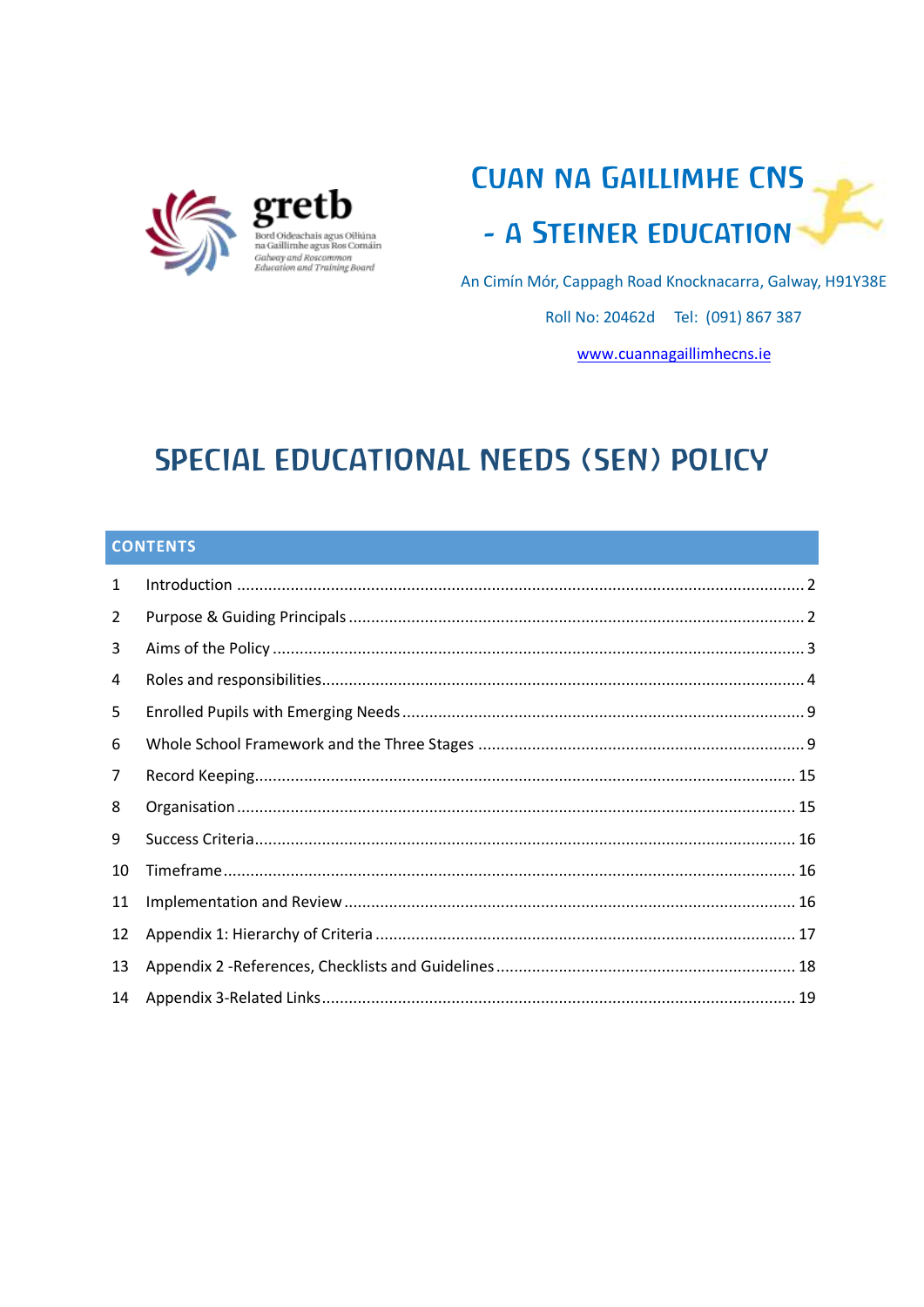#### <span id="page-1-0"></span>**1 INTRODUCTION**

We are an Irish Community National School using Steiner pedagogical methods to deliver the Irish national curriculum. We are a developing, mainstream school and will have all classes up to 6th class by September 2022.

We believe that education is best achieved in a warm and joyful environment where children are actively engaged in the learning process. We endeavour to create a positive and inclusive atmosphere that respects all children, regardless of their religious, social, cultural background or special educational needs. Through our arts-rich approach, we cultivate knowledge, creativity and practical skills. The Irish primary curriculum is delivered in an integrated and developmentally appropriate way with a strong emphasis on movement, music, art, handwork, drama, and outdoor learning. Our Steiner inspired approach to education allow the children chance to develop their autonomy and independence alongside with a heightened awareness of being part of a group and the need for regulating oneself in this context.

As teaching staff we continuously make an effort to try to understand the underlying reasons for abilities and behaviours displayed by a child that differs from what is usually expected of their age-group. We reflect on and try and comprehend the child's way of being in this world (through dialog, interactions, observations, assessments, communication with parents, diagnosis, colleagues, literature, courses etc.) in order to relate in a meaningful and appropriate manner to his or her, perhaps developmentally deviant, perspective, learning and thinking. We do this in order to try and understand and recognise both strengths and weaknesses of the child so that we might, through various approaches and educational tools, support and nurture a development that is most beneficial to the child.

#### <span id="page-1-1"></span>**2 PURPOSE & GUIDING PRINCIPALS**

### 2.1 PURPOSE

The purpose of this policy is

• To outline procedures and practices to be followed in relation to supporting the academic, practical, social and emotional learning of all children in our school

• To outline our whole school approach to teaching and learning in relation to pupils with additional needs; enabling a realistic inclusion (presence, participation, growth, and achievement) of pupils with additional needs in our school

• To comply with legislation, circulars and guidelines; Education Act 1998, Equal Status Act, 2000, Department of Education and Skills (DES) Special Education Circular 0013/17 (a circular to the Management Authorities of all Mainstream Primary Schools that provides full details on the revised Special Education Teaching Allocation), and DES 2017 Guidelines for Primary Schools on how to support pupils with special educational needs in a mainstream school.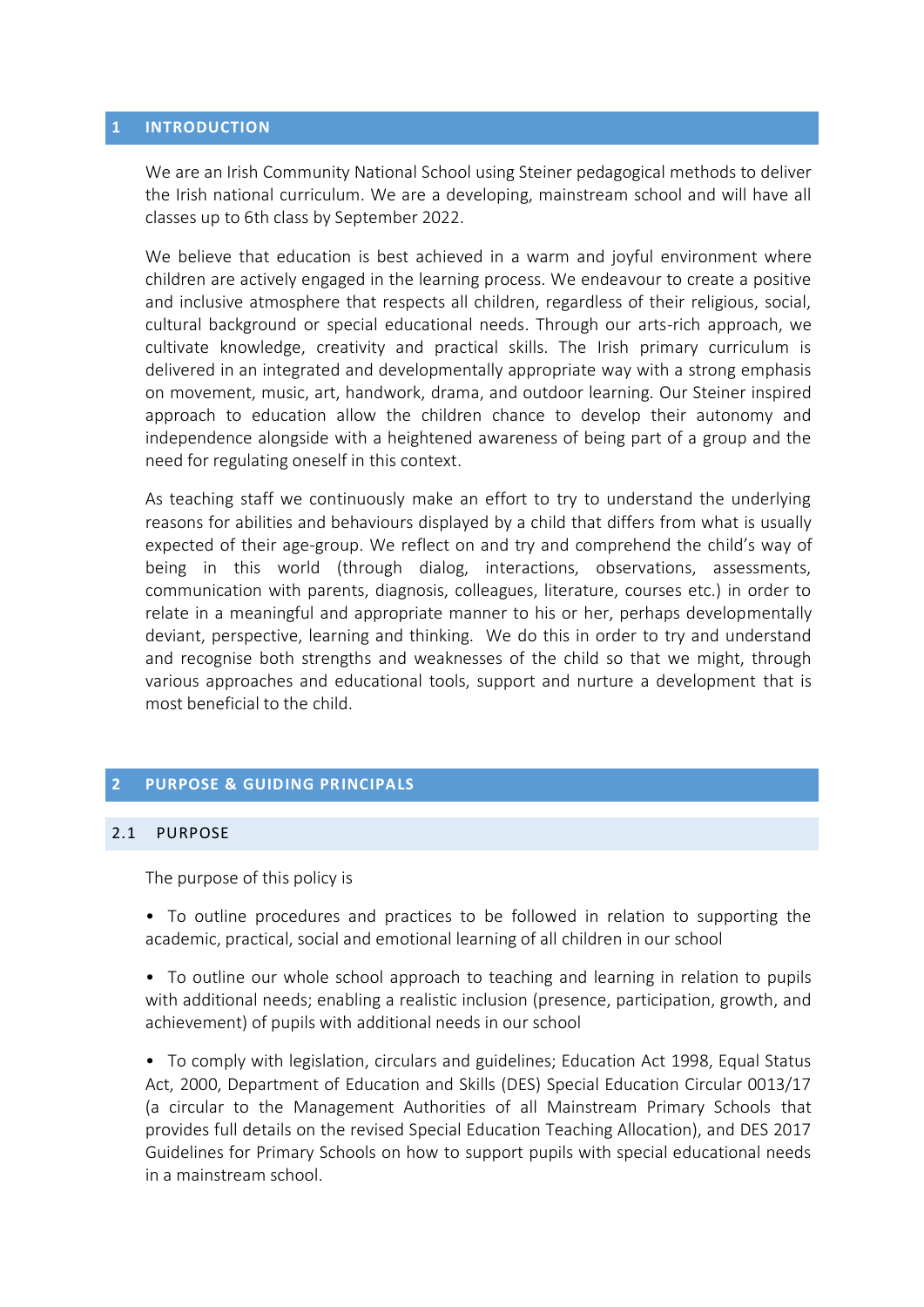## 2.2 GUIDING PRINCIPALS

We believe that all children have the right to an education that is appropriate to them as individuals and to their individual needs. The children should be provided with an education that takes as its starting point each individual child supporting them to develop their abilities and reaching their potential. We encourage the embrace of perceived difference, difficulties or deficiencies as the norm by helping the children realise that all people have strengths and weaknesses – abilities and challenges.

The continuity, wherever possible, of one class teacher with one class throughout their primary years allows for the fostering of strong pupil-teacher relationships, a vital element when working with children with special needs.

The class teacher has primary responsibility for the progress and care of all pupils in the classroom and as a school we are fully committed to the principle of inclusion and strive to ensure that all our children feel that they are a valued part of our school community. We believe this is cultivated through careful consideration of the needs of each child and by either modifying the environment and activities or by providing support that will help the child to engage and participate. We make our best effort providing interventions in a manner that best meet the needs identified, which may be through class, group or individual teaching.

#### <span id="page-2-0"></span>**3 AIMS OF THE POLICY**

- To enable the academic, practical, social and emotional learning of all students through their presence, engagement and achievement in our school.
- To provide supplementary teaching and support where necessary and within the limits of available provision from the Department of Education and Skills. Pupils with the greatest levels of need will have access to the greatest level of support. Supports provided to pupils with additional needs will be based on identified needs and will be informed by regular reviews of progress (in consultation with parents and possibly pupils), as outlined in the Continuum of Support Guidelines. Whenever possible pupils with additional needs will be supported by a teacher with relevant expertise.
- Nurture in all pupils a sensitivity towards others' needs and empathetic skills
- Develop resilience and affirmation of the children's abilities and strengths.
- Stimulate in all pupils feelings of empowerment, the ability to communicate and make a difference, and that they are part of a learning community that respect, encourage and celebrate all learners' contributions and achievements
- Enable the development of friendships in the classroom and school environment.
- Divide the roles and responsibilities among our school community in relation to pupils with additional needs.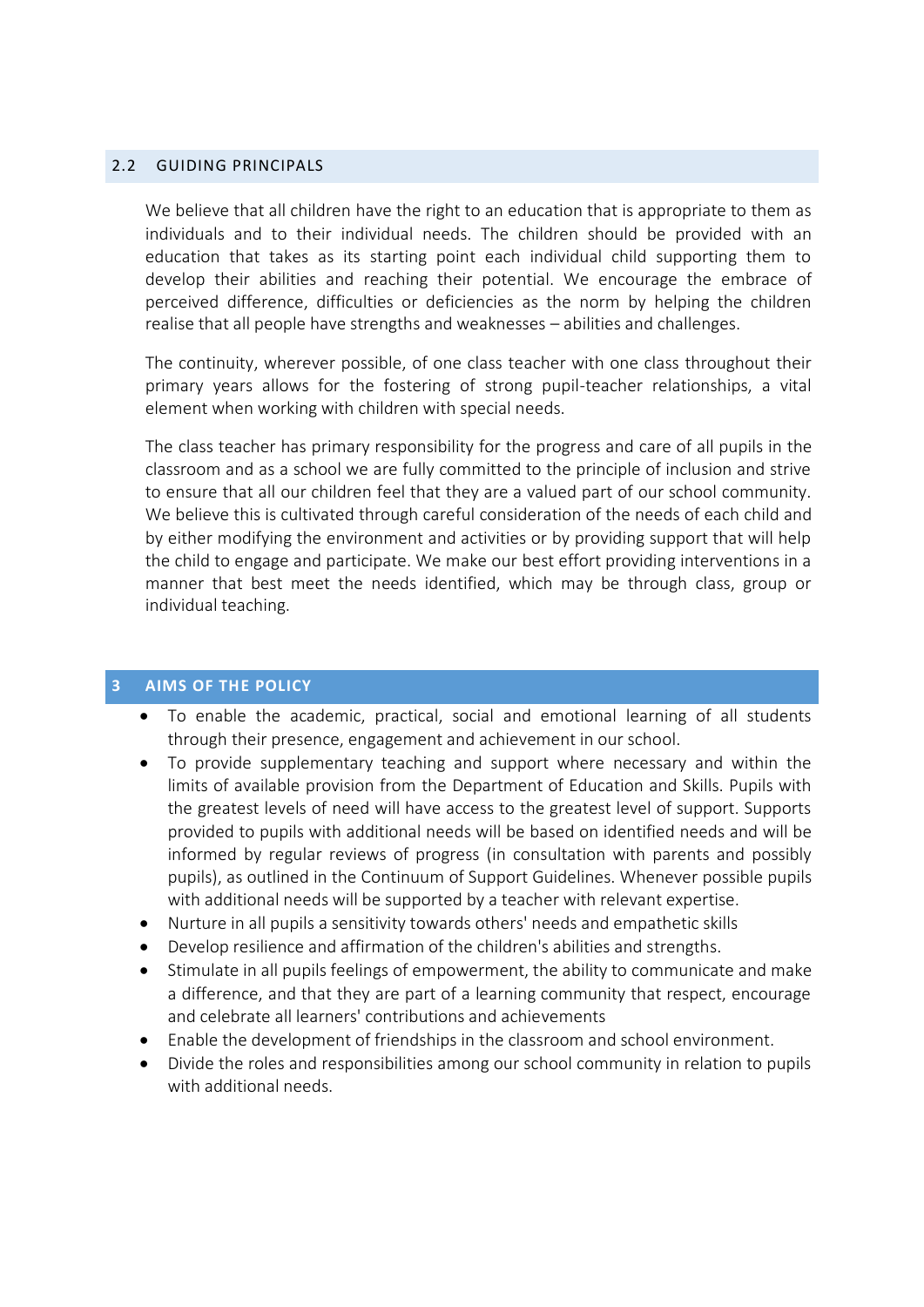### <span id="page-3-0"></span>**4 ROLES AND RESPONSIBI LITIES**

#### 4.1 THE BOARD OF MANAGEMENT

The Board of Management oversees the development, implementation and review of the school policy on supporting children with additional needs. They also ensure that adequate classroom accommodation, secure storage space and effective teaching resources are provided. Continuous Professional Development (CPD) is encouraged by the Board of Management and the Principal. The Board of Management will be informed by the principal about the working on this policy.

## 4.2 THE PRINCIPAL

The Principal has the overall responsibility for the day-to-day management of school's provision for pupils with special educational needs and the implementation and revising of the SEN policy and procedures.

- The principal ensures that staff are clear regarding their roles and responsibilities and ensures an effective involvement of parents, pupils and external professionals/agencies.
- Liaise with SENO regarding all aspects of special education provision
- Liaise with external agencies such as NEPS to arrange assessments of children with SEN
- Facilitate the continuing professional development in relation to education of pupils with special educational needs
- Select children for psychological assessment (with NEPS) in consultation with class teachers and support teacher
- Allocate time within the school timetable for the SET to plan and consult with teachers and parents

## 4.3 SEN CO-ORDINATOR

The role of the special needs co-ordinator:

- Collaborate and communicate with the principal in relation to SEN matters on an ongoing basis.
- Oversee the implementation of the school's SEN policy and procedures
- Oversee documentation and creation of programmes with regard to SEN. For example; assessments, reports, Student Support Files, IEPs, PPPs
- Coordinating of timetabling of all SET sessions
- Supporting SNA applications for pupils as required
- Assisting Principal with timetabling and duties of SNAs
- Providing support and advice to SNAs
- Regularly meet with class teachers to discuss the needs of the pupils in their class.
- Maintain a record of these meetings and decisions made.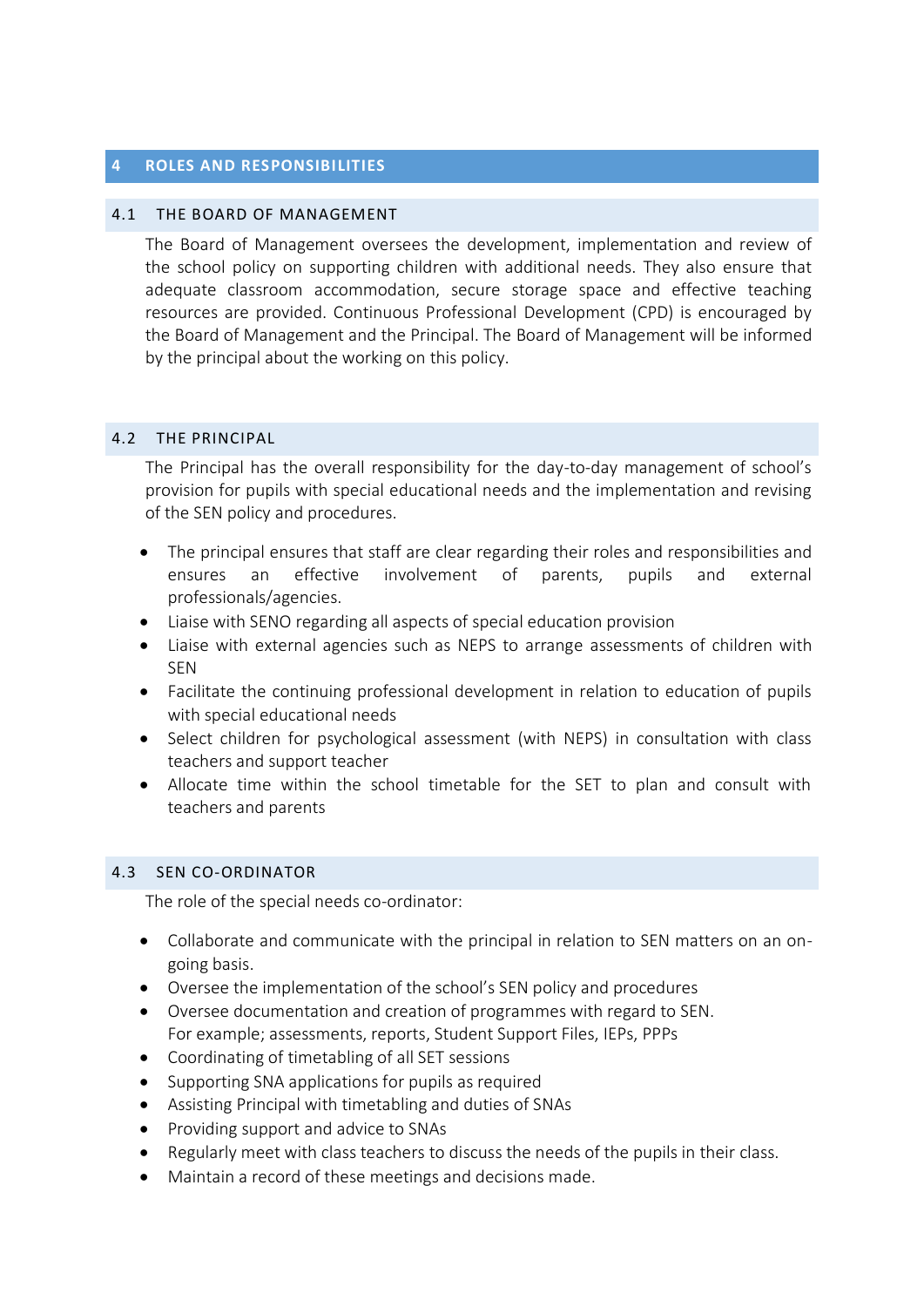- Liaise with outside agencies in relation to SEN and assessments. For example; SENO, Psychologists, Speech Therapists, Occupational Therapists
- Attending professional development courses in relation to SEN and relaying information back to staff
- Liaise with previous and future education/service providers in order to provide a continuity of support to pupils with SEN
- Annual updating of selection criteria to identify children in need of support
- Overseeing standardised tests, organising test booklets, collection and proper filing/storage of results

# 4.4 THE CLASS TEACHER

The class teacher has the primary responsible for the education of all children in their classes, including children who struggle in their education or are selected for additional support. The class teacher is responsible for engaging with this SEN policy and procedures, and for consulting with parents and relevant school staff whenever they deem it necessary.

Meaningful inclusion implies that all pupils are taught in stimulating and supportive classroom environments where they are respected and valued. Classroom teachers should ensure that they plan carefully to address the diverse needs within the classroom. This will include adapting their teaching approaches for some pupils whose individual progress, application, motivation, communication, behaviour or interaction with peers are causes for concern. This may require targeted interventions to develop relevant adaptive skills related to these needs. Class teachers will implement teaching approaches and methodologies that facilitate the meaningful inclusion of pupils with special educational needs. These could include:

- co-operative teaching and learning within the classroom
- collaborative problem-solving activities
- heterogeneous group work
- **•** differentiation
- diverse interventions to promote social and emotional competence
- peer learning

Every pupil needs to be taught a broad and balanced curriculum that is appropriate to his/her developmental level. Pupils' levels of interest, attention, concentration, abilities and persistence should be gradually developed, extended and motivated, using appropriate teaching strategies. To cater for the range of learning needs in any class, mainstream class teachers will regularly need to differentiate their lessons. This can be achieved by:

- varying the level, structure, mode of instruction, and pace of lessons to meet individual needs
- adapting lessons to take account of pupils' interests
- matching tasks to pupils' abilities and needs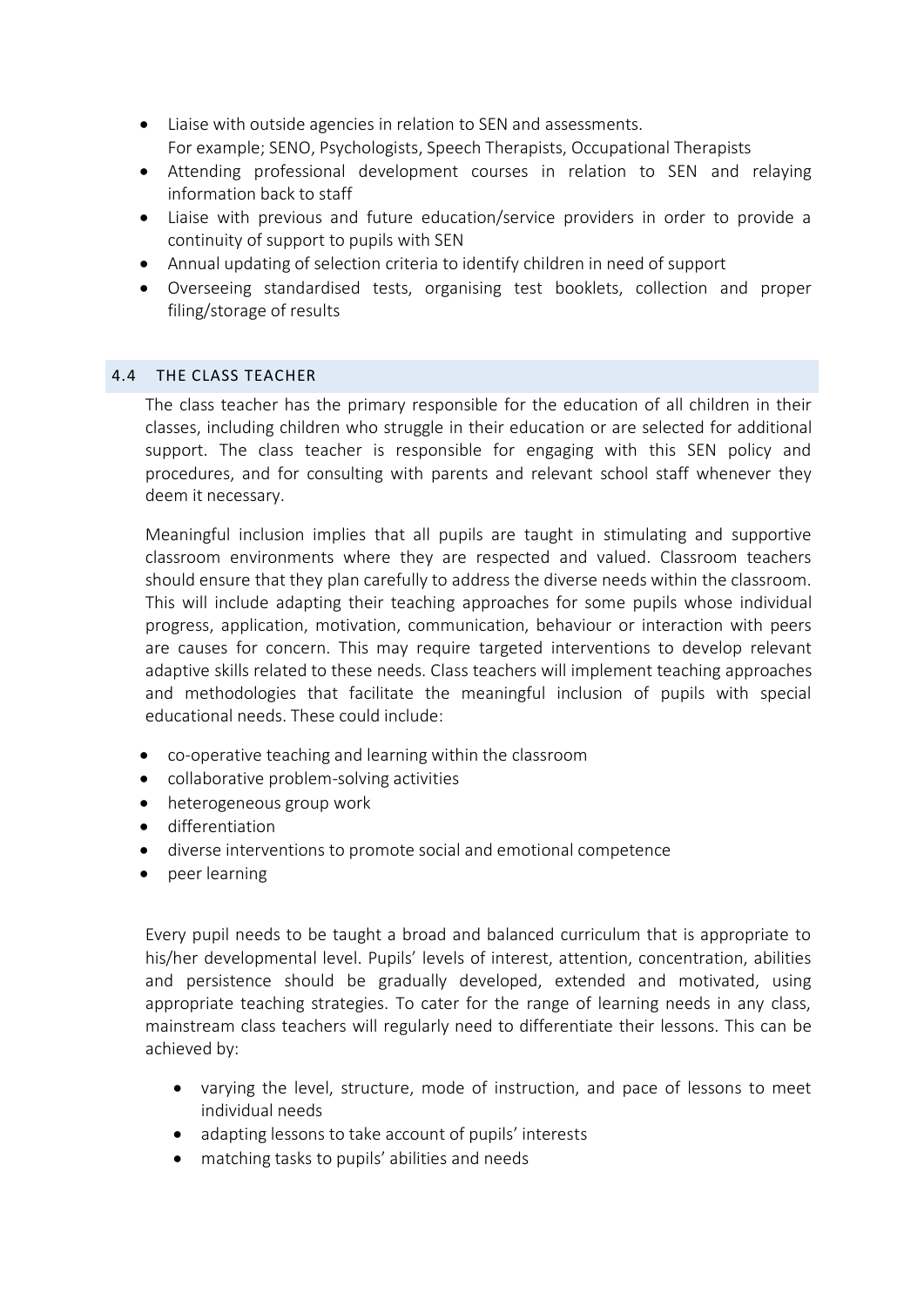- adapting and utilising resources if deemed necessary, including the use of technology
- aspiring towards suitably challenging learning outcomes and assessing accordingly

Teachers can make lessons accessible to a broad range of pupils through the use of a variety of appropriate teaching approaches and methodologies. This could include:

- active learning
- small-group tuition
- individual teaching
- scaffolded instruction (e.g. model/demonstrate, describe concepts in multiple ways, incorporate visual aids, give students talk time, check for understanding, activate prior knowledge)
- environmental adaptations to promote curricular access
- access to movement activity/sensory stimulating materials

## 4.5 THE SPECIAL EDUCATION TEACHER (SET)

The special education teacher is responsible for engaging with this SEN policy and procedures, and for consulting with parents of pupils with SEN and relevant school staff whenever they deem it necessary.

The SET should be familiar with a wide range of teaching approaches, methodologies and resources to cater for particular learning styles and to meet a variety of needs. Teaching approaches will include a combination of team-teaching initiatives, cooperative teaching, small group or individual support. Depending on the learning needs identified, a pupil with special educational needs may be supported by the SET in-class or withdrawn from the main classroom activities.

The type of support offered depends on the child's individual needs and takes the form of:

- curriculum support
- life and/or social skills training
- physical training/gross motor development
- speech training/communication and/or language development
- supporting behaviour/modification programmes
- assistance with sensory modulation
- development of strategies to support self-regulation and anger
- a combination of some/all of the above

Special education teachers, in consultation with class teachers, should plan their interventions carefully to address pupils' priority learning needs and to achieve the targets identified in the relevant continuum of support plan. Short-term planning should reflect the support plan targets and should break down the development of skills and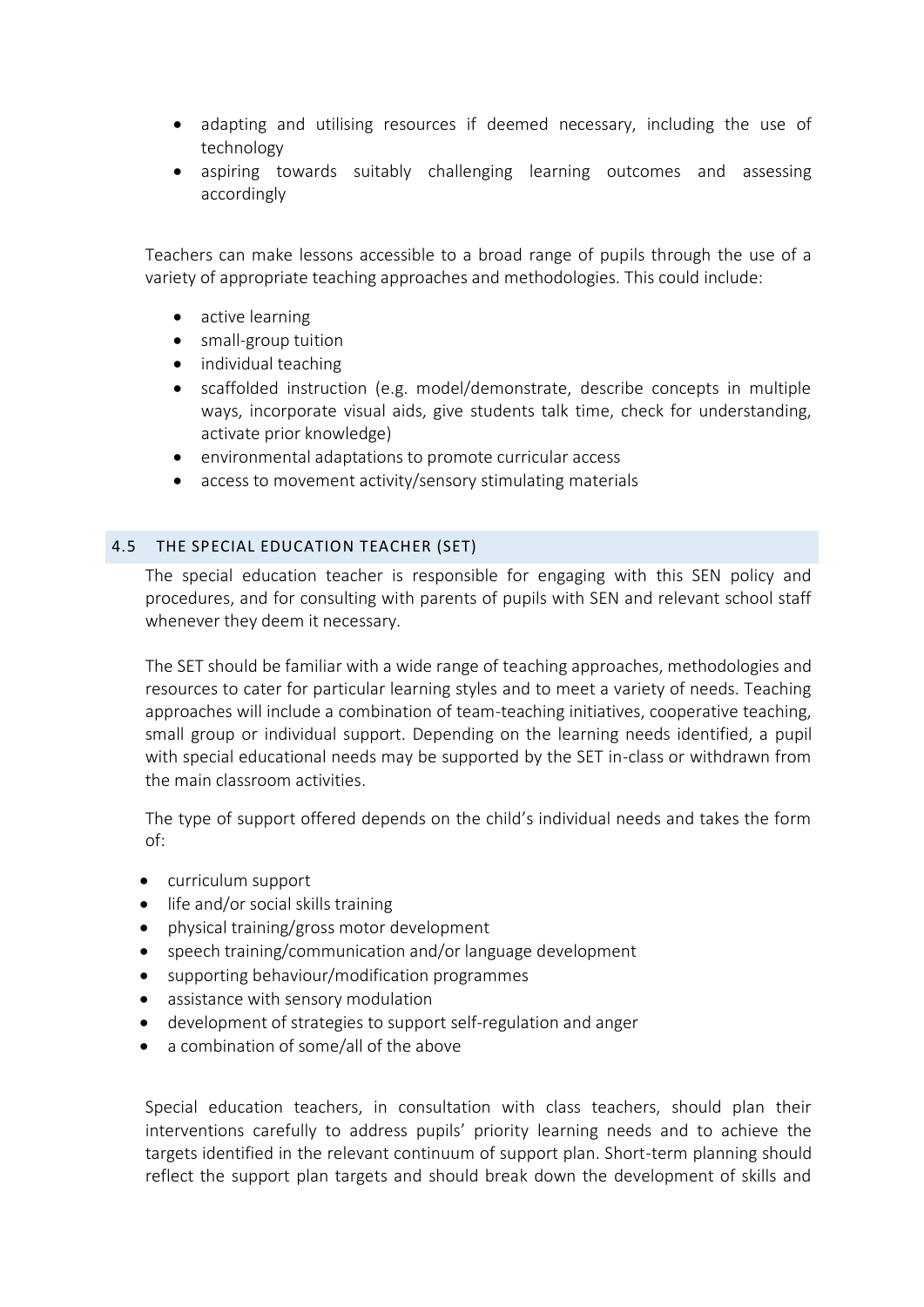content into small incremental steps to address each pupil's specific needs. Outcomes for pupils should be routinely assessed, recorded and used to review progress. These outcomes should also be used to inform the targets for the next phase of intervention.

# Collaboration between class teacher and SET:

Regular consultation and liaison with class teachers is essential and formal planning and consultation time is timetabled on the SET's timetables weekly.

# 4.6 THE SPECIAL NEEDS ASSISTANT (SNA)

SNA support is provided specifically to assist the schools to cater for the care needs of pupils with disabilities in an educational context, where the nature of these care needs have been outlined in professional reports as being so significant that a pupil will require adult assistance in order to be able to attend school and to participate in education (Circular 0030/2014 DES)

The special needs assistant is allocated to provide support for the care and/or behavioural needs of pupils with a diagnosed disability. Personalised Pupil Plans are used to record the care needs of pupils and the pathways towards independence. Details of personalised pupil plans (PPPs) are recorded and securely filed in the pupils' files in the school office. When a system has been set up for it, PPP's will be recorded with Student Support Files (SSFs).

The SNA's work will be supervised either by the principal or the class teacher. Support and advice is also provided by SET co-ordinator.

The SNA duties involve tasks of a non-teaching nature such as:

- support the needs of pupils in effectively accessing the curriculum
- contribute to the quality of care and welfare of the pupils
- support learning and teaching in and outside of the classroom, encouraging independence and participation in class activities or recreational activities during break times
- ensure the safety of the SEN pupils during break time, and be present for the duration of the yard breaks along with the teachers on duty
- assistance with clothing feeding toileting and general hygiene
- assistance with out-of-school visits, walks and similar activities
- attend, where possible, training courses/workshops provided by the BOM
- attend IEP meetings and/or meetings with relevant professionals, when necessary
- maintain a record of support provided to their SEN pupil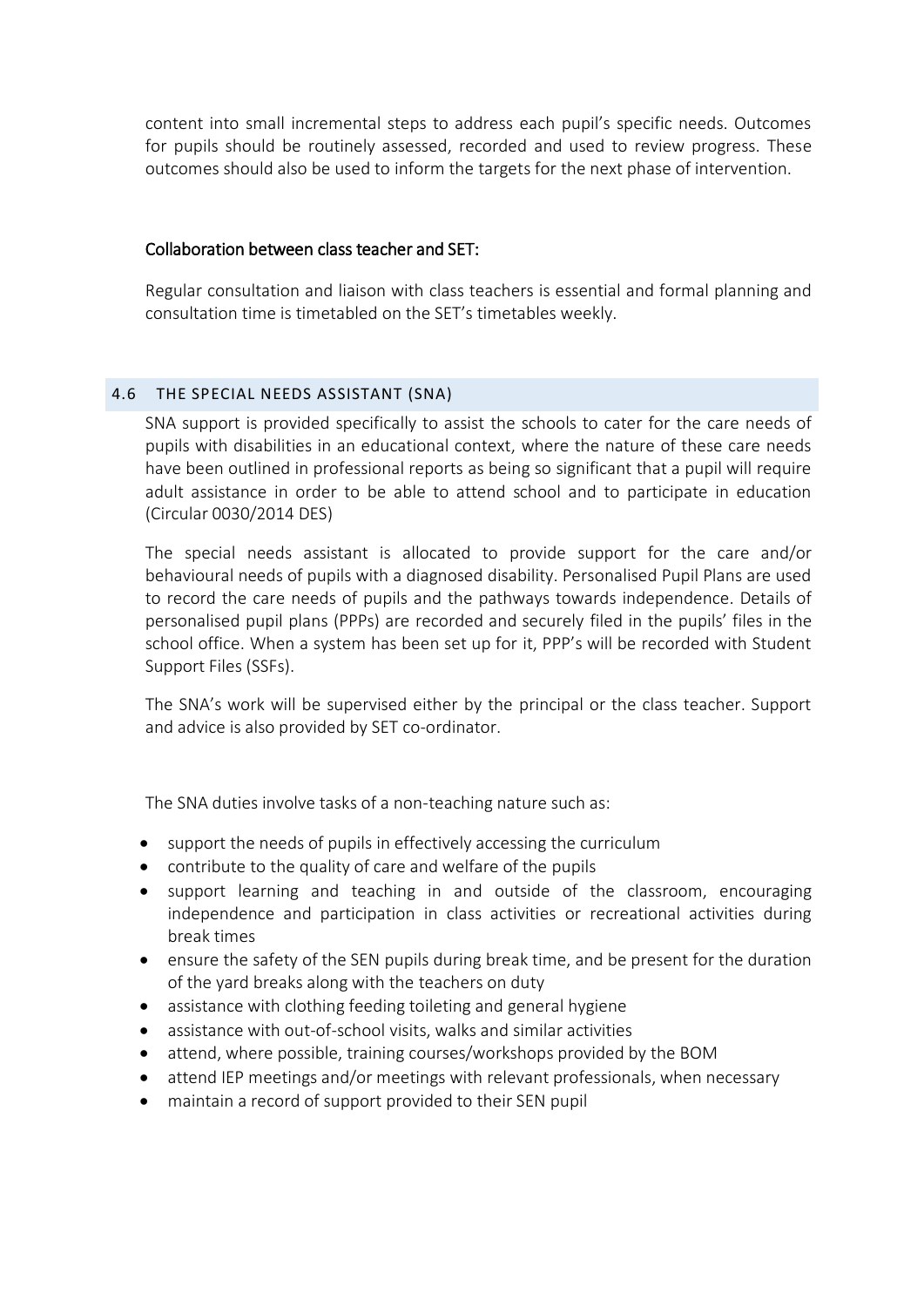# 4.7 PARENTS/GUARDIANS:

Collaboration and sharing of relevant information between home and school are essential elements in our school and SEN policy. Parents/Guardians through their unique knowledge of their own children have much to contribute to their child's learning. The use of the Student Support File provide valuable opportunities to engage with parents and to build a collaborative approach to identifying and responding to the needs of pupils with special educational needs and our daily co-operation with the child. Information about underlying developmental differences and characteristics that might otherwise be invisible to the eye might help us realise and understand crucial or fundamental differences perhaps causing learning difficulties or challenging behaviours.

In order to assist the school in its efforts to prepare for and support the educational and physical needs of the child relevant to his/her ability or special needs, and to profile the support services required, the school requests that the parent/guardian of the child:

- Informs the school of any special needs, any information pending from health professionals, and/or concerns regarding their child's development as early as possible in the pre-enrolment /enrolment process.
- Ensures that copies of the child's medical and/or psychological report(s) are provided to Cuan na Gaillimhe CNS as soon as they are available. This information will be treated as confidential.
- Where such a report is not available, the school will request that the parent/guardian has the child assessed as soon as possible. Following receipt of these report(s) the Board will assess how the school can meet the needs specified therein. Where the Board deems that further resources are required, it will request the SENO to provide the resources required to meet the needs of the child as outlined in the psychological and/or medical report.
- The Principal may meet with the parents/guardians of the child to discuss the child's needs and the school's suitability or capability in meeting those needs.

Cuan na Gaillimhe CNS requests that parents/guardians:

- support the work of the school and keep the class teacher informed of the progress and challenges they observe in their child's learning
- attend meetings arranged by the principal, class teacher or special education teacher
- support the targets outlined in their child's support plans and engage in all suggested home-based activities
- avail of opportunities to work collaboratively with the school through various activities and initiatives throughout the school year.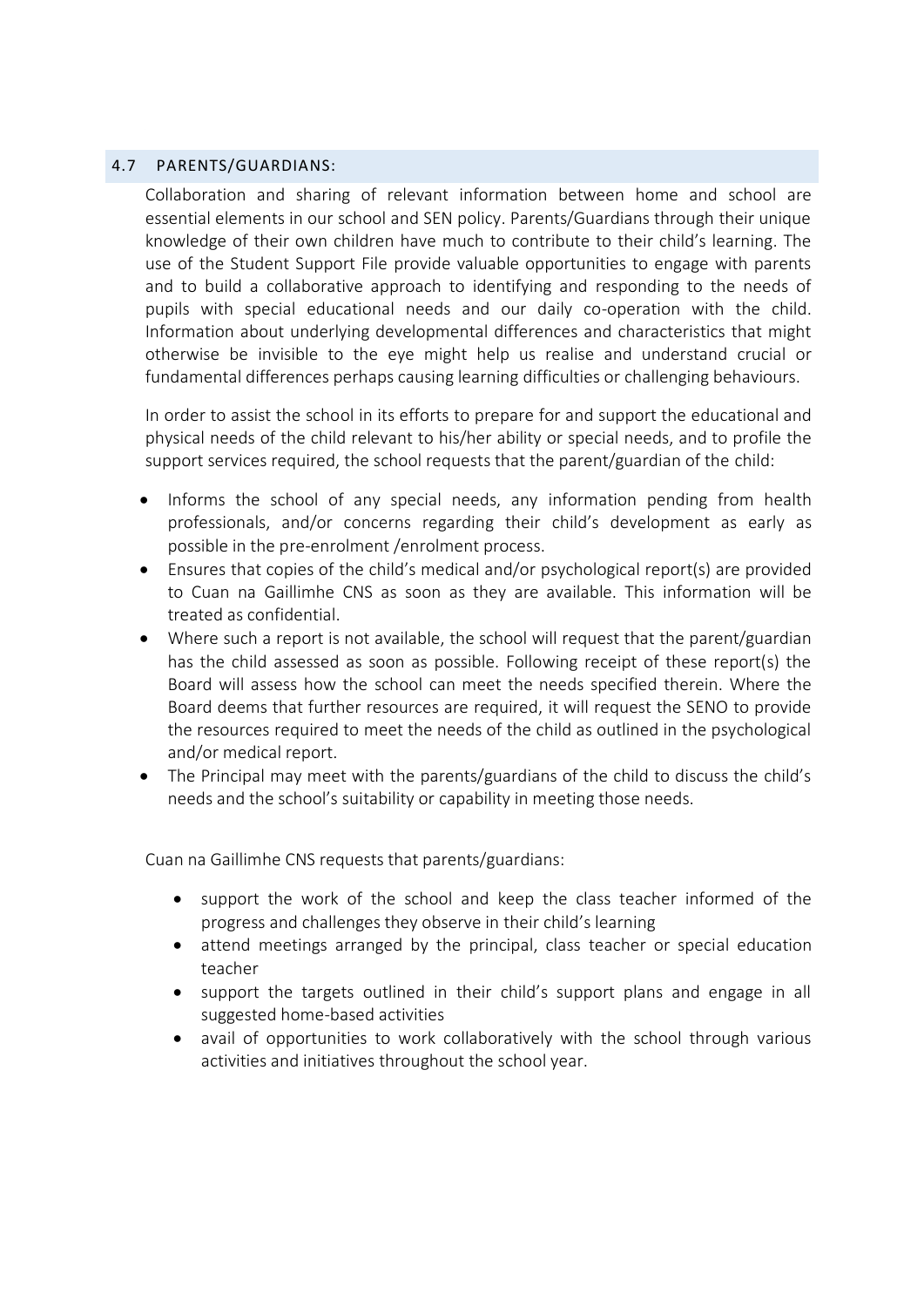#### 4.8 PUPILS

Pupils who are in receipt of supplementary teaching should, as appropriate:

- be given the opportunity to contribute to the setting of the medium and short-term learning targets
- become familiar with the targets that have been set for them
- develop 'ownership' of the skills and strategies that are taught during supplementary teaching and learn to apply these learning strategies and skills to improve their own learning
- contribute to the evaluation of their progress by participating in appropriate assessment activities, including self-assessment

#### <span id="page-8-0"></span>**5 ENROLLED PUPILS WITH EMERGING NEEDS**

We use the Continuum of Support Framework (COS) set out by the Department of Education to identify and support children with additional needs and to allocate resources. In line with this framework, we recognise that special educational needs occur along a continuum, ranging from mild to severe, and from transient to long-term, and that pupils require different levels of support depending on their identified additional needs. Using this framework helps us implement a staged approach to ensure that our support and interventions are incremental, moving from class-based interventions to more intensive and individualised support, and are informed by careful monitoring of progress.

### <span id="page-8-1"></span>**6 WHOLE SCHOOL FRAMEWORK AND THE THREE STAGES**

All pupils are supported by the Whole School Framework. This is where pupils are socialising and learning, supported by best practice modelling, policies, broad curricula, forward planning, reflective practice, relevant and varied methodologies, appropriate resources and assessments.

If pupils need extra support to achieve this, they then progress to Classroom Support Level or Stage One.

#### 6.1 STAGE 1 – CLASSROOM SUPPORT

# Procedures for the early identification, intervention, and tracking, of additional needs of pupils

Classroom support is the most common, and typically the first response to emerging needs. The starting point for the Classroom Support process is when a teacher and parent/guardian share concerns regarding a student's learning and/or social development in school, suggesting that this student has distinct and individual needs. At this point some simple classroom interventions will have already been tried - such as differentiation, adjustments to the learning environment and/or adjustments to teaching style.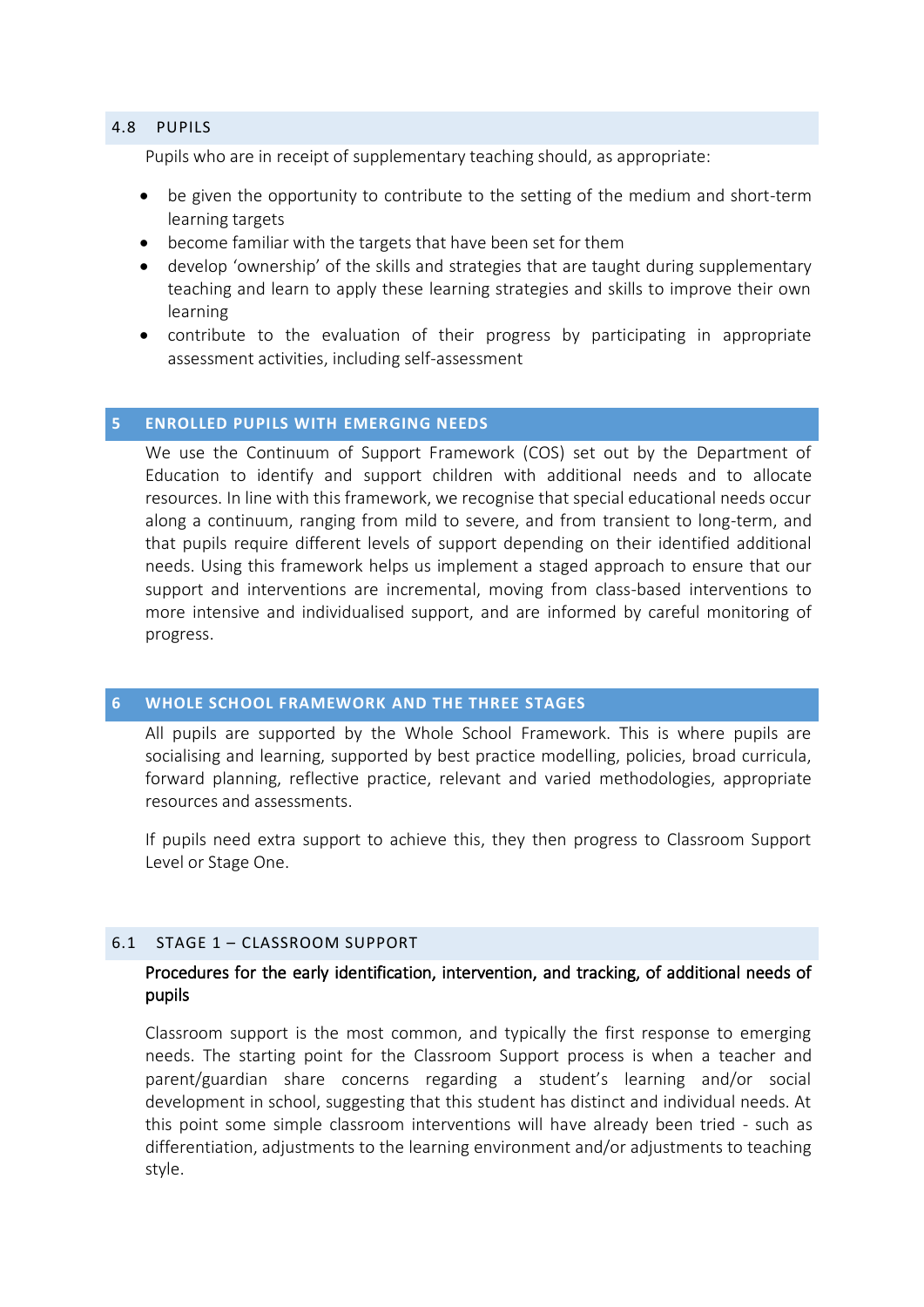Concerns, however, will have remained about:

- student skills and/or behaviour that appear to be falling in below the typical range for his/her age and appear to be impacting on the student's learning and/or socialisation
- the student's response to the simple classroom interventions that have been already tried

Relevant steps of action:

- Teacher observation in the classroom/diverse learning contexts, during break time, and open communication with parents.
- Classroom modifications are recorded by the class teacher in their planning (differentiation)
- Parental observation and open communication with teacher
- Pupils may voice their own needs and concerns
- Formal assessments may be used in conjunction with teachers' own observations and informal assessment in determining which children need supplementary teaching.
- Senior Infants teachers might make use of the BIAP assessment (language/communication/motor/learning difficulties).
- Class one is assessed using the MIST (Middle Infants Screening Test).
- Class teachers from 2nd to  $6<sup>th</sup>$  class use standardised tests for literacy and numeracy (Sigma T and Micra T)
- Concerns are recorded, as well as the student's strengths and interests.
- Ideas are discussed on how to address the student's needs within the classroom and at home.
- The class teachers will provide additional support in the classroom; e.g. through differentiated learning activities/materials/methods. The teacher might reduce/offer sensory stimuli or reduce/increase tasks from the curriculum to suit the needs of the child. The class teacher may involve the child in individual or group teaching, specific tasks to do at home (in collaboration with parents), movement breaks may be scheduled to help the pupil self-regulate, technology may be used to support the child's abilities and learning.
- Principal/special educational teacher may be involved for consultation/ advice/observation with regards to relevant checklists, interventions and to record and place each pupil on COS
- A Classroom Support Plan is drawn up and signed by the class teacher and parents/guardians and implemented for an agreed time span.
- When writing targets, the teacher aims to remember targets as SMART (Specific, Measurable, Achievable, Relevant, Time Limited).
- The plan is reviewed on an on-going basis, usually after 1-2 terms.
- The Classroom Support Plan, together with reviews, checklists used and other related documents (such as a records of consultation with the NEPS psychologist) will be kept within a Student Support File – a file specifically for that particular student - allowing the school to track the student's progress and needs over time.

Most students' initial needs will be met through classroom based interventions and return to the Whole School Framework. If the child does not progress to a satisfying degree the child will be referred to School Support (Stage 2).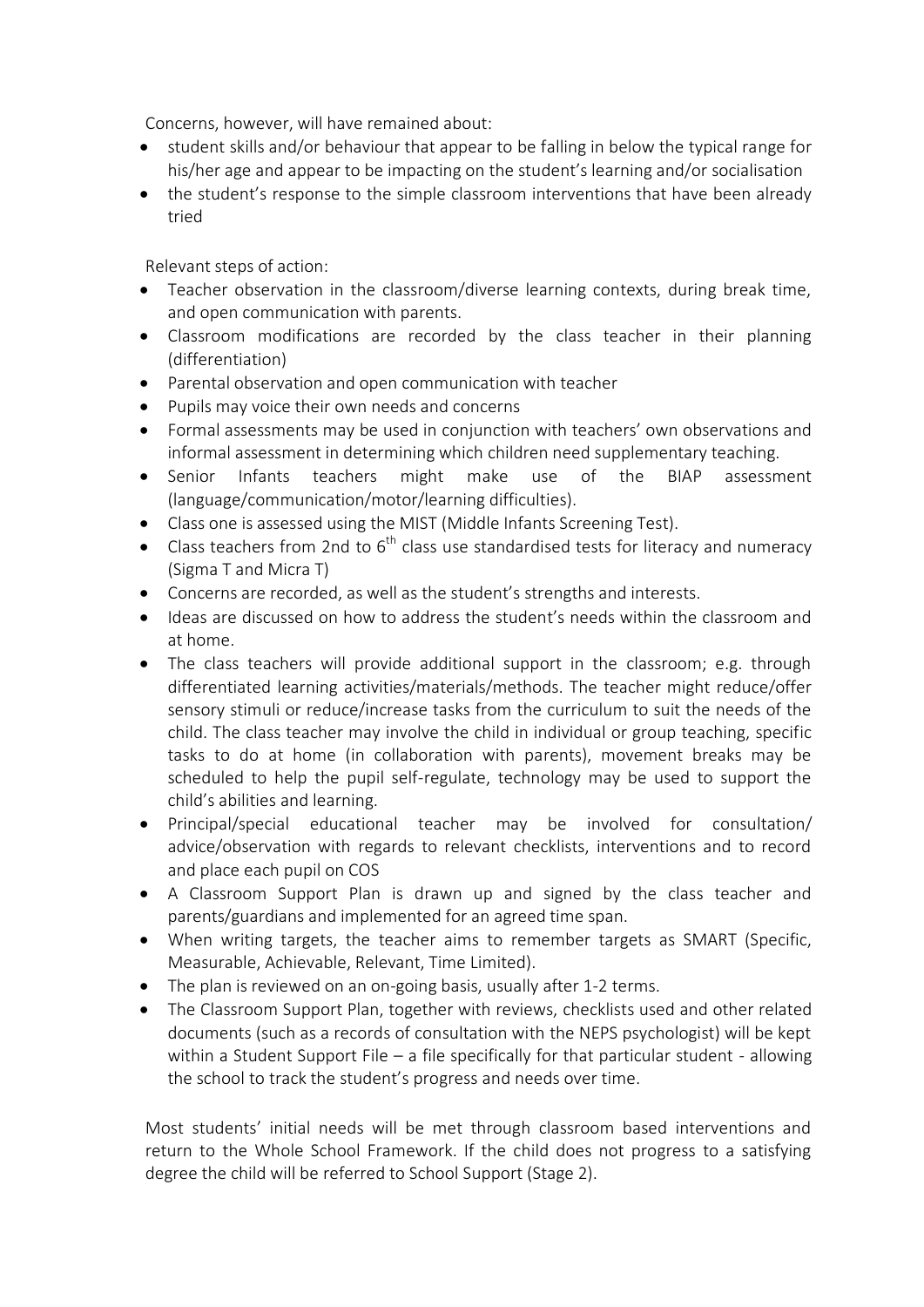## 6.2 STAGE 2 – SCHOOL SUPPORT

# Referral to Special Education Teacher (SET)

In some cases, interventions at classroom support level are not enough to fully meet the pupil's additional educational needs and a School Support Plan may therefore be required. The decision to initiate a School Support Plan is usually taken as a result of the review of a Classroom Support Plan, by the class teacher and parents/guardians, in collaboration with the support teacher in the school.

Relevant steps of action:

- Pupils will usually have completed an agreed term (usually 1-2 terms) at Classroom Support Level before they progress onto School Support Level.
- Parents must consent that School Support intervention is required.
- The School Support Plan will be informed by gathering of information about the student, which may include diagnostic assessment and observation of the student's learning and/or behavioural/emotional/social skills.
- The support teacher or the class teacher is responsible for administering and interpreting any diagnostic tests.
- To progress to School Support in Literacy, Numeracy and Social Skills the following pupils are prioritised: (Also see Appendix 1)
	- Pupils from 1st to 6th at or below the agreed cut off percentile in Numeracy and Literacy in standardised assessments. Baseline score cut offs may differ from year to year depending on the number of pupils on COS and the allocation of support team posts by the DES.
	- Senior Infants identified by the class teacher through screening such as MIST or Drumcondra Early Number
	- Junior Infants identified as having language/communication/motor/learning difficulties identified by BIAP
	- Pupils identified by parents and teachers who have additional needs in Social Skills and who have previously had Classroom Support for these needs with limited success.
- It is important that parents are informed if further school-based assessments or diagnostic testing should be carried out and the action that will be taken on the results that testing may yield. Parents should be given adequate time to consider their options before signing any forms.
- In the event of a parent refusing to grant consent for supplementary teaching or for further assessment, this should be clearly noted, dated and signed by the parent and the teacher on the consent form.
- Supplementary teaching is arranged according to need and time available. Pupils may be taught individually or in groups, through withdrawal or in class sessions as appropriate.
- The School Support Plan is drawn up and signed by the class teacher, support teacher, principal, and parent(s)/guardian(s) and implemented for an agreed time span.
- The plan is reviewed on an on-going basis.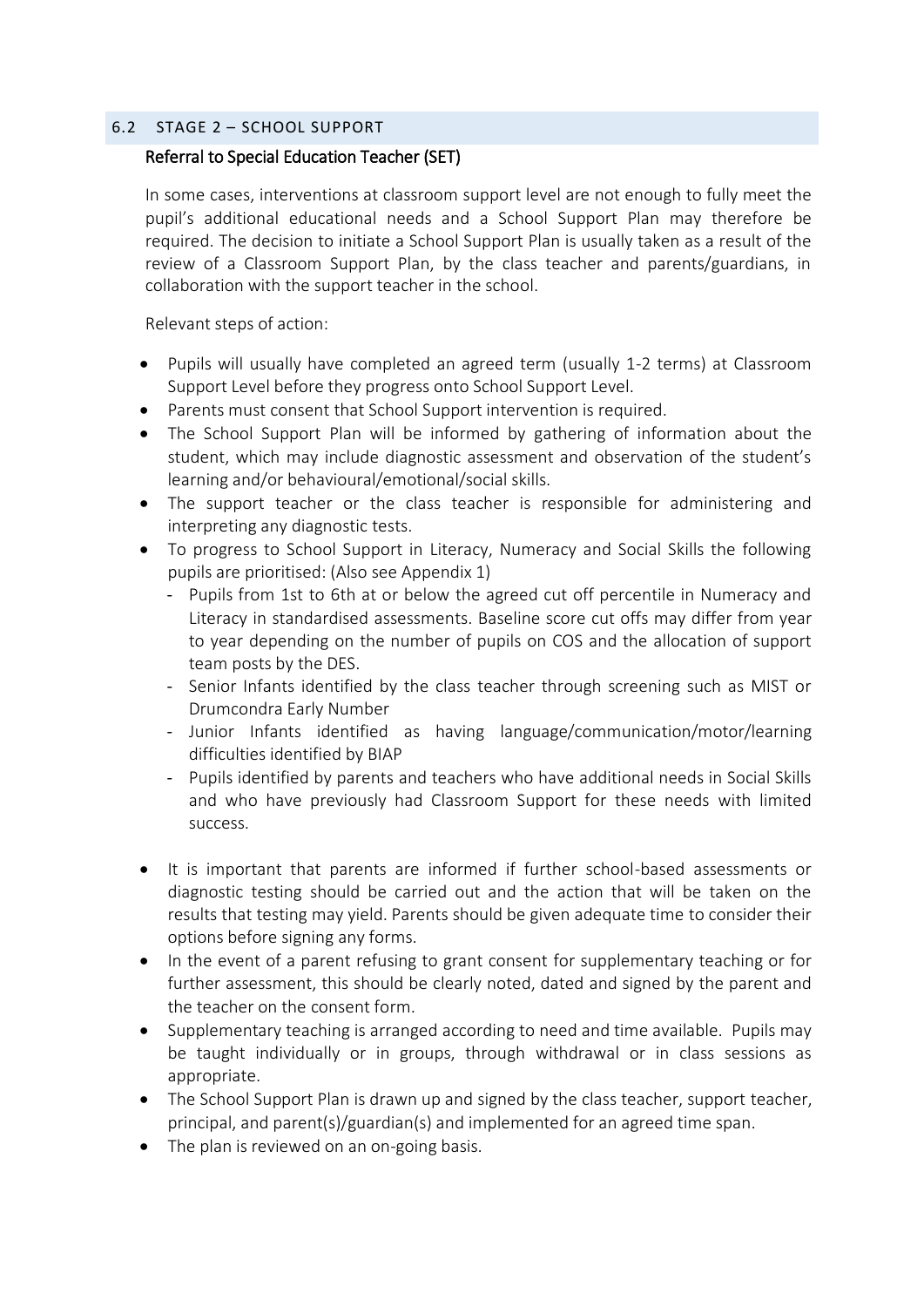The School Support Plan, together with reviews, checklists used and other related documents (such as a record of consultation with the NEPS psychologist), will add to the body of information that is already contained within the Student Support File, allowing the school to continue to track the student's progress and needs over time.

Supplementary teaching may be reduced or discontinued if diagnostic tests and or teacher observations show that the pupil can return to Classroom Support or indeed to the Whole School Framework. A pupil transfers to School Support Plus (Stage 3) when Stages 1 and 2 have been followed as described above, but the child's response to intervention has been limited.

# 6.3 STAGE 3 – SCHOOL SUPPORT PLUS

# Consultation or Referral for assessment of a pupil by an Agency 'outside of school'.

If a pupil's special educational needs are significant, severe and/or persistent, they are likely to need intensive support at stage 3. School support plus will generally involve personnel outside the school team in the problem solving, assessment and intervention process. Information from Classroom Support and School Support work will provide the starting point for problem-solving at this level. Classroom support and school support will continue to be an important element of the child's individual education plan.

Examples of actions:

- A decision is made through a formal meeting, to request a child is referred to or assessed by an outside agency (e.g. NEPS, private educational psychologist, SENO, paediatrician, speech and language therapist or an audiologist). The meeting include parents, class teacher, support teacher, and the Principal if necessary.
- Parents/guardians will be asked to sign a form stating that they wish the school to make or support a referral.
- Parents supported by the school, apply for Speech and Language, Occupational Therapy or Behavioural/Clinical Assessments. Occasionally school visits are scheduled by these outside professionals.
- The Principal will contact NEPS or the relevant psychological or support service to arrange a referral if an Educational Psychological assessment is required.
- The class teacher fills in the referral form in consultation with the appropriate school personnel.
- The child's file recording that Stages 1 and 2 were followed, should be available to support the assessment process.
- Following referral external professionals may visit the school to meet with the pupil, parents/guardians, Principal, class teacher and/or support teacher as appropriate and the assessment will be conducted. Assessments generally take place in school during school hours.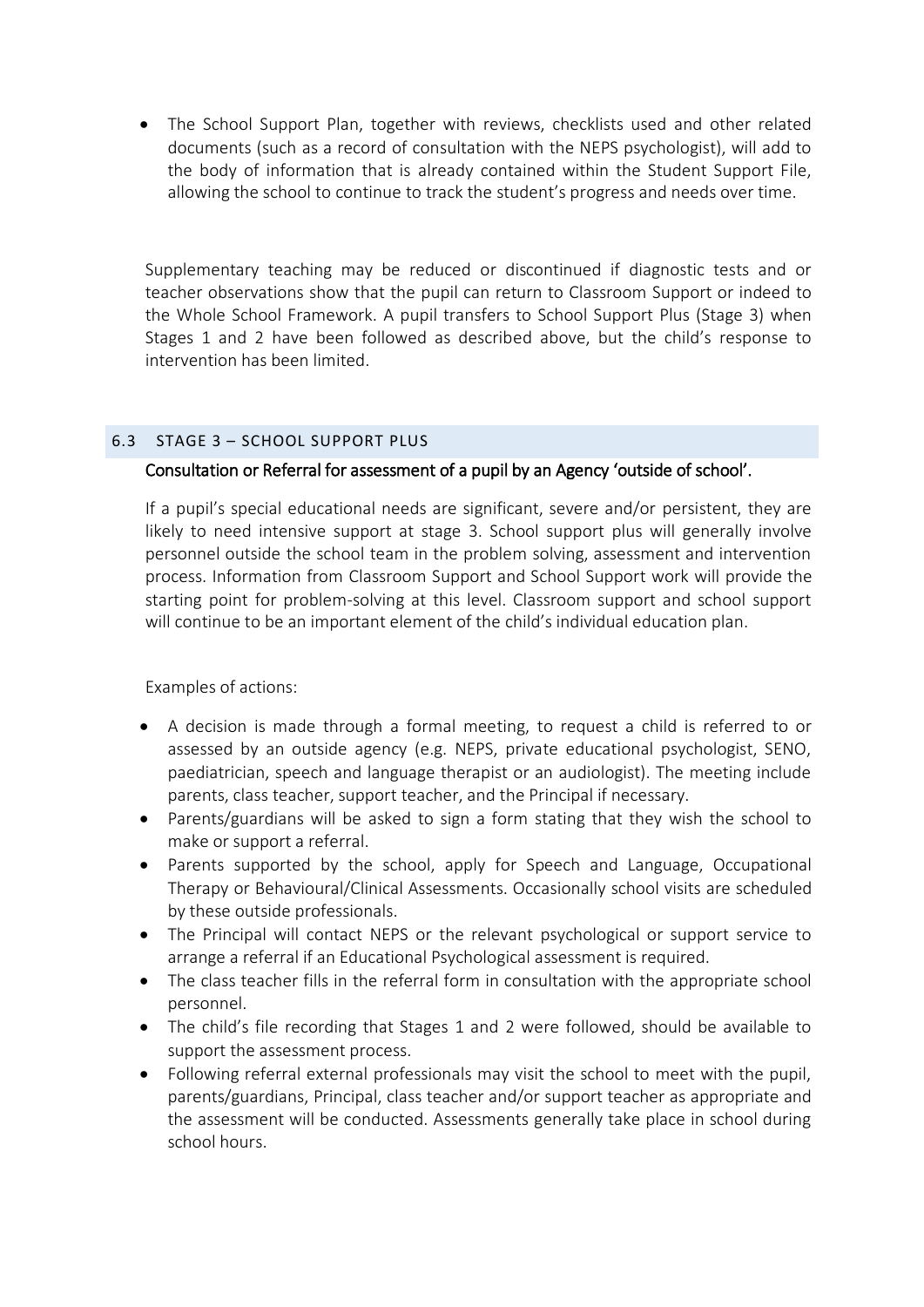- An assessment should be followed by a return visit to the school at which recommendations will be considered and an appropriate response agreed.
- Complex needs may/may not be diagnosed. Pupils with complex needs may need a specialised approach and how best to proceed will be discussed with parents.
- Students needing support at this level will have their needs and interventions detailed and monitored in a School Support Plus Plan.
- In consultation with the parents/guardians and relevant specialists the special education teacher and class teacher will draw up this plan with recommendations from the outside agency.
- The School Support Plus Plan, together with reports from other professionals, consultation records and other relevant documents, will add to the body of information that is already contained within the Student Support File – allowing the school to continue to track the student's progress and needs over time.

# 6.4 WHOLE SCHOOL STRATEGIES FOR PREVENTING LEARNING DIFFICULTIES AND SUPPORTING CHILDREN IN REACHING THEIR POTENTIAL

# 6.4.1 PROMOTION OF LITERACY AND NUMERACY:

- Development of agreed approaches to language development and to teaching English and maths in order to ensure progression and continuity from class to class
- Provision of additional support in language development and relevant early literacy and maths skills to pupils who need it. (See appendix 1)
- Implementation of paired reading and shared reading programmes involving adults/parents and pupils in the school
- Story time, class library time, DEAR time, reading buddies, word games,
- Show & tell, presentation of classwork and dramatization, authors' chair
- Daily versatile use of rhyme, rhythm, song, movement/coordination activities
- On-going structured observation and assessment of the language, literacy and numeracy skills in the lower classes to facilitate early identification of possible learning difficulties

# 6.4.2 EARLY INTERVENTION STRATEGIES

An early intervention to support children with needs is very important. It is important to identify and assess children with additional needs early so that effective interventions can be put in place.

• In the Infants classes observation and assessment of individual children noting language, gross/fine motor skills, self-care, social and emotional development are used.

Screening tests such as the BIAP may be administered in Senior Infants class during their second term in school. Prior to moving up to the more formal school setting

"Cuan na Gaillimhe CNS Class One Readiness Assessment Screening" is used to assess; Hand/eye co-ordination, movement and balance (gross), spatial awareness body geography and Auditory Processing, Kinaesthetic screening and Basic Numeracy, Fine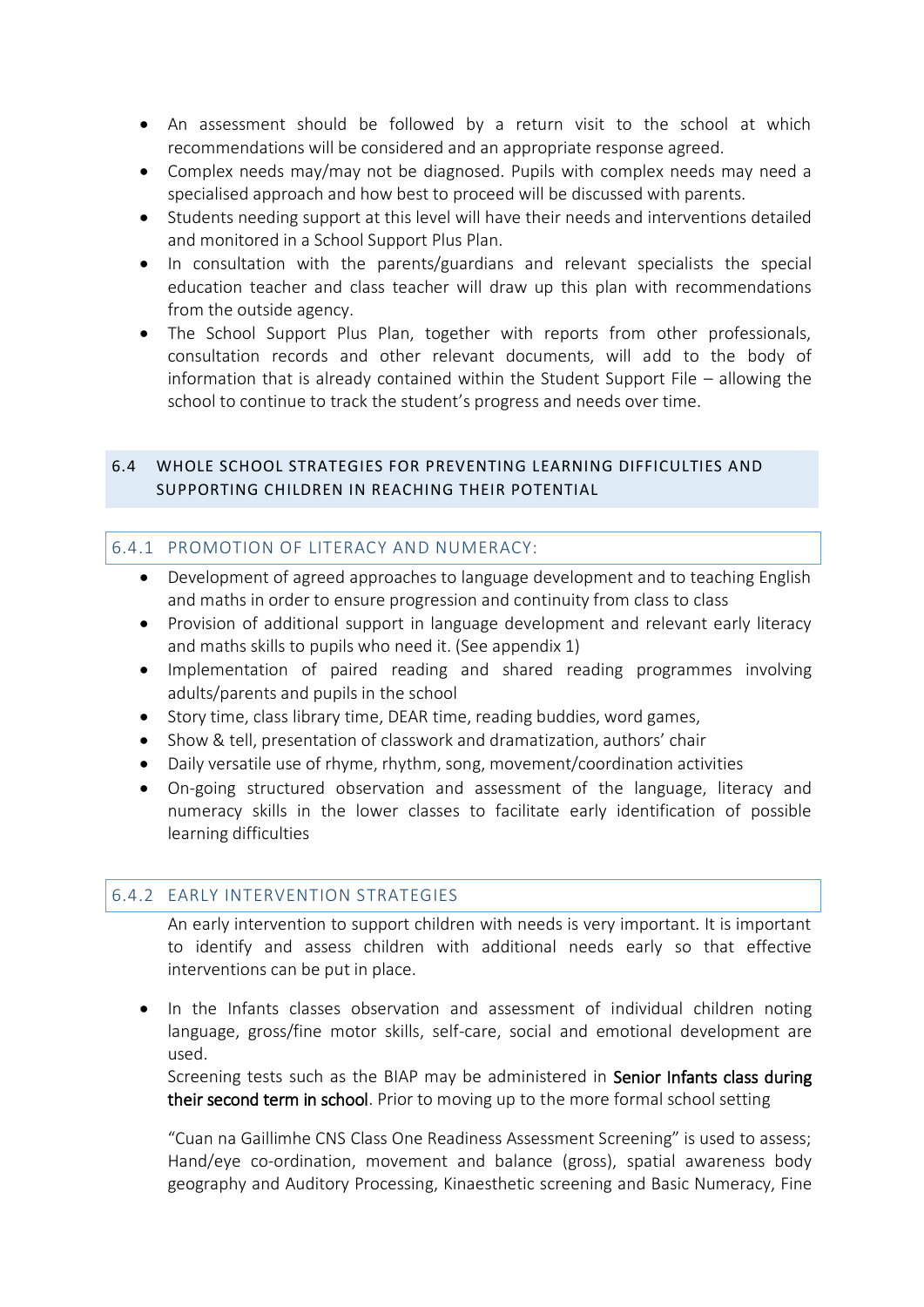motor skills, Dominance, Midlines, Laterality, Eye- tracking, Drawing, Visual, Kinesthetic and Auditory memory.

- MIST (Middle Infants Screening Test) is administered to all pupils in First class during the second term of the school year. This is used to identify children who are finding the basic literacy concepts challenging. If needs are identified support is implemented in a variety of ways and in collaboration between class teacher and special education teacher.
- Varying forms of support are available and deployed depending on the individual child's needs and available hours. In-class support ensures inclusion of children with difficulties in their learning difficulties and those with diagnosed SEN in the classroom. Withdrawal of individual pupils or small groups for intensive work within a specific time frame (usually a term). Team-teaching where support teacher work together with class teachers.
- Offering body of exercises (called the Extra Lesson), which are largely directed at body coordination and movement development.
- Form Drawing is used both in class and in supplementary teaching. It has a movement component can strengthen the sense of balance, dexterity, and support the children's concentration and focus.
- The Friends Programme may be used as a means of preventing the emergence of behavioural difficulties; preventing anxiety and building resilience.

# 6.4.3 STUDENT SUPPORT FILES(SSFS).

The Student Support File is a document which serves to provide measurable and achievable targets for the pupil based on assessment. Interventions are agreed with parents and teachers. When writing targets, the teacher aims to remember targets as SMART; Specific, Measurable, Achievable, Relevant, Time Limited.

## 6.4.4 TIMETABLING AND ORGANISING SUPPLEMENTARY TEACHING

#### (see Circular 10013/17)

- The Principal, special education needs coordinator and class teachers collaborate to draw up a timetable which includes individual, pair and small group sessions. These sessions are held in-class or during withdrawal sessions outside or in a resource room, depending on the pupil's needs.
- Every effort is made to ensure that pupils do not miss out on the same curricular area each time they attend supplementary teaching outside the classroom.
- The co-operation of the class teacher's, support teacher and SNA is essential in drawing up timetables and also in accommodating changes in timetables throughout the school year.
- The needs of the pupil must come first in conjunction with the teacher's needs and accommodation. The support teacher will adapt their teaching approaches and strategies to meet the individual needs of the pupils on their caseload.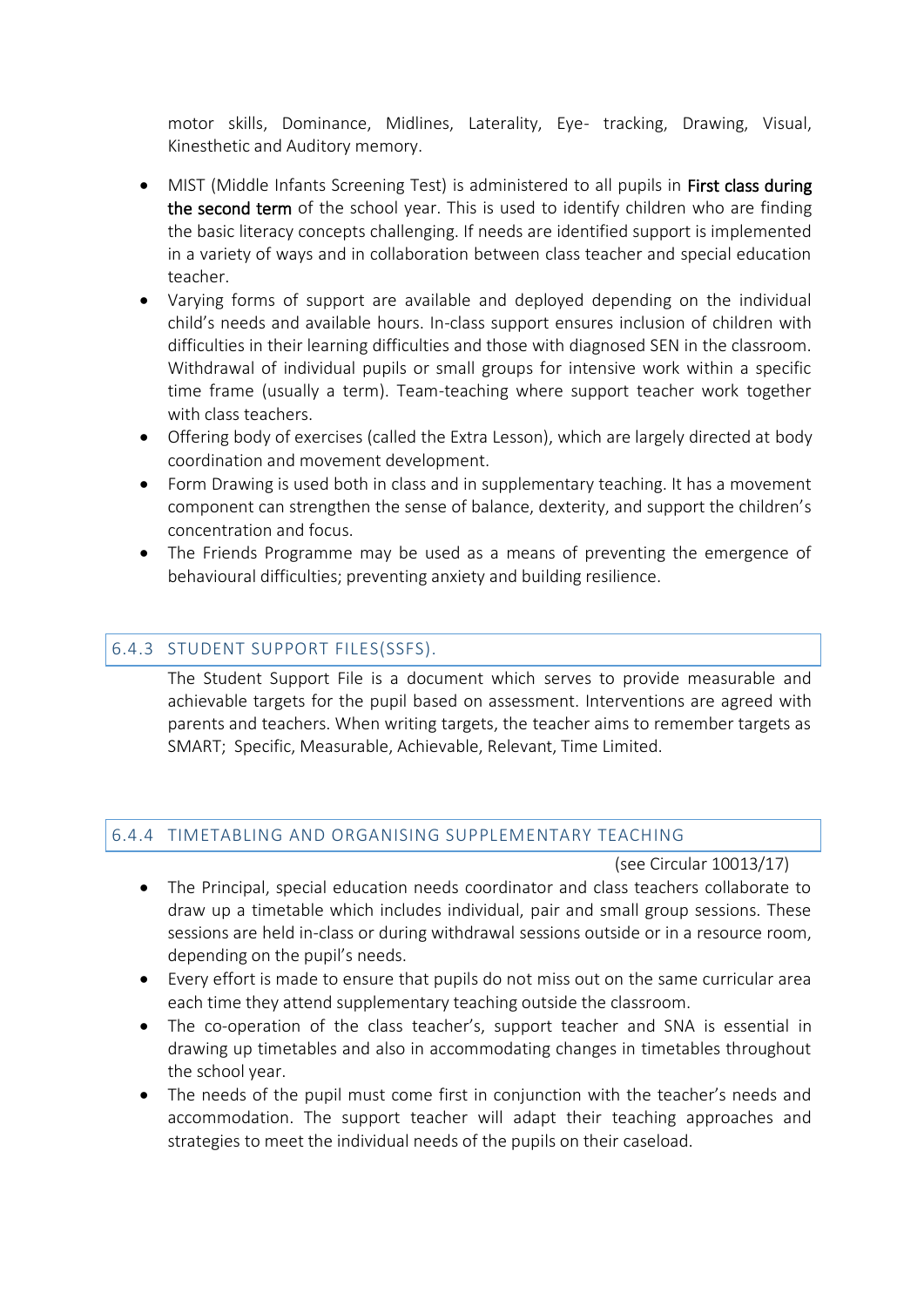# 6.4.5 SUPPLEMENTARY TEACHING FOR PUPILS FOR WHOM ENGLISH IS A SECOND LANGUAGE

- Pupils for whom English is a second language are generally placed in an age appropriate class.
- In general, as per Circular 12/96 the pupil may qualify for exemption from Irish, the school will complete the necessary documentation to obtain this exemption.
- Pupils will be placed on COS and receive support if required. (See appendix 1)

# <span id="page-14-0"></span>**7 RECORD KEEPING**

- Pupil files containing Students Support Files (SSF) and reports from outside agencies are held in a central locked location in the school office.
- Records of attendance and results of tests taken are uploaded to the child's file on Aladdin.
- Aladdin will be set up for uploading SSF's.
- The class teacher, support teacher, SENO, psychologist, inspector, special needs assistant, health workers and parents have access to these records on request, respecting the pupil's entitlement to confidentiality.
- Parental permission should be sought for agencies outside of the school, to view the records.
- All records must be stored in the school until the child is 21 years old.

# <span id="page-14-1"></span>**8 ORGANISATION**

Policies and Programmes that support this policy

- Code of Behaviour
- Admissions Policy
- Health and Safety Policy
- Anti-bullying Policy
- Child Protection Policy
- Substance Use Policy
- Relationships and Sexuality Education Policy
- Child Protection Statement
- Forest School Policy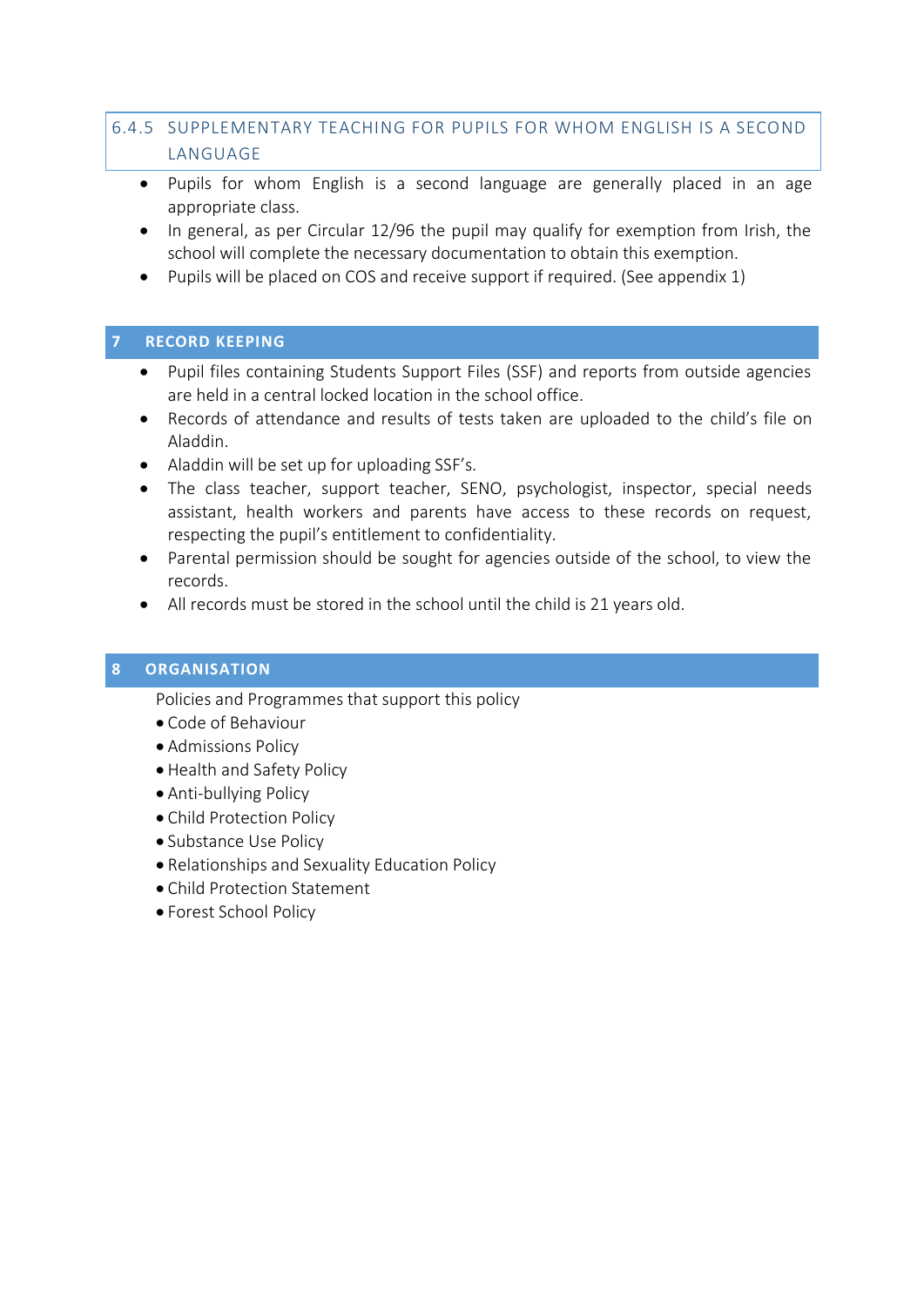## <span id="page-15-0"></span>**9 SUCCESS CRITERIA**

The aim of this plan is to ensure that the vision and aims of Cuan na Gaillimhe CNS as outlined at the start of this document are achieved. To assess whether this plan will make a difference to the teaching and learning in our school, we will use the following criteria:

- How will we know that the plan has been implemented?
	- <sup>o</sup> Are teachers referring to this plan?
	- <sup>o</sup> Are the procedures outlined in this plan being consistently followed?
- What are the indicators that the school has achieved its aims?
	- Inclusion of pupils with special needs into our school
	- <sup>o</sup> Progress of pupils with special needs in our school (assessments)
	- Review and evaluation of Student Support Files
	- <sup>o</sup> Feedback from parents and children

# <span id="page-15-1"></span>**10 TIMEFRAME**

Many aspects of the plan are being implemented already. The plan is a working document and aspects of it may well need to be modified or amended as challenges are met.

#### <span id="page-15-2"></span>**11 IMPLEMENTATION AND REVIEW**

This policy will be communicated to staff and the school community as appropriate and will be subjected to regular review. In accordance with the systematic cycle of review of policies adopted in Cuan na Gaillimhe NS, it will be reviewed initially after one year and then every two years, unless there is a compelling reason to review it earlier.

This policy was ratified by the Board of Management of Cuan na Gaillimhe CNS on the 8<sup>th</sup> of June 2020.

Chairperson of the Board of Management

Devoy Scoding

*To be reviewed: June 2021*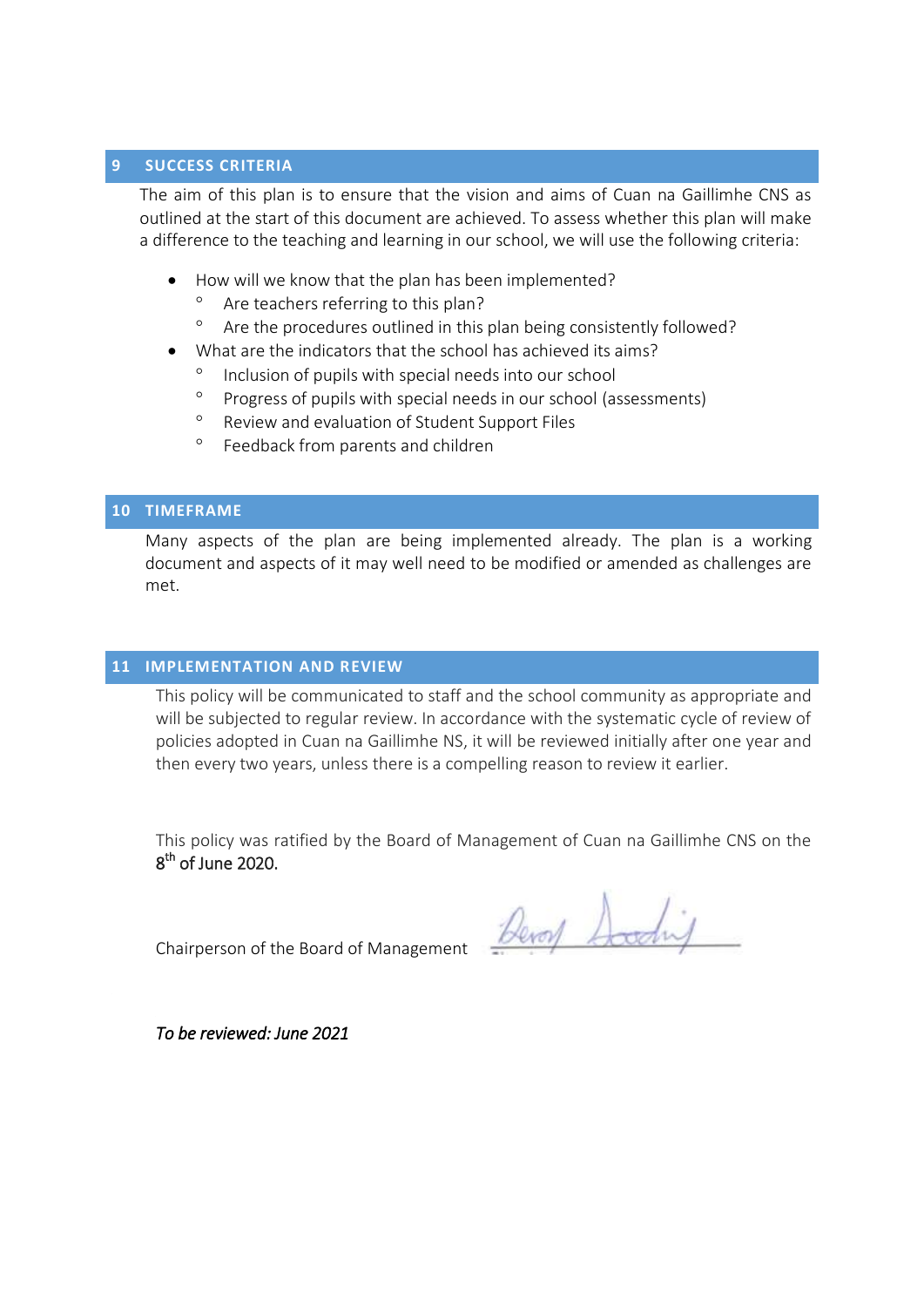# <span id="page-16-0"></span>**12 APPENDIX 1: HIERARCHY OF CRITERIA**

The following selection criteria encompass current DES Circulars, Guidelines and general good practice. The school will select pupils in accordance with these criteria, starting at point (1) and continuing on through the selection criteria until caseloads / timetables are full.

# *"Those with the highest level of need should have the greatest level of support" (2017 Guidelines: p. 19).*

- 1. Pupils diagnosed as having significant and enduring Complex Needs.
- 2. Pupils scoring at/below the 10th percentile on standardised assessments in literacy.
- 3. Pupils scoring at/below the 12th percentile on standardised assessments in literacy (to allow for a margin of error).
- 4. Pupils scoring at/below the 10th percentile on standardised assessments in Mathematics.
- 5. Pupils scoring at/below the 12th percentile on standardised assessments in Mathematics (to allow for a margin of error).
- 6. Early intervention in literacy Infant class pupils who continue to experience difficulties in early literacy skills, despite interventions made by the Class Teacher at Classroom Support (Stage 1) level of the NEPS Continuum of Support. The class teacher will have opened a Support Plan and recorded the interventions in it.
- 7. Early intervention in Mathematics Infant class pupils who continue to experience difficulties in early numeracy skills, despite interventions made by the Class Teacher at Classroom Support
- 8. Pupils who have English as an Additional Language (EAL) i.e. (a) pupils who arrive to our school without any English (b) pupils who have lived in Ireland less than two years, and whose English needs further support.
- 9. Pupils scoring at or below STEN 4 (30th percentile) on standardised assessments in literacy, who continue to experience difficulty, despite interventions made by the Class Teacher at Classroom Support (Stage 1) level of the NEPS Continuum of Support. The class teacher will have opened a Support Plan and recorded the interventions in it.
- 10. Pupils scoring at or below STEN 4 (30th percentile) on standardised assessments in mathematics, who continue to experience difficulty, despite interventions made by the Class Teacher at Classroom Support (Stage 1) level of the NEPS Continuum of Support. The class teacher will have opened a Support Plan and recorded the interventions in it.
- 11. Pupils experiencing serious difficulties with oral language / social interaction / behaviour / emotional development / application to learning, despite interventions made by the Class Teacher at Classroom Support (Stage 1) level of the NEPS Continuum of Support. The class teacher will have opened a Support Plan and recorded the interventions in it.
- 12. Transition to Post-Primary School
- 13. Gifted Pupils (those scoring above the 95th%ile in both English and Mathematics on Standardised Assessments and / or have been diagnosed by a NEPS Educational Psychologist as having a "superior IQ"). Interventions will be made in the first instance by the Class Teacher at Classroom Support (Stage 1) level of the NEPS Continuum of Support. The class teacher will have opened a Support Plan and recorded the interventions in it.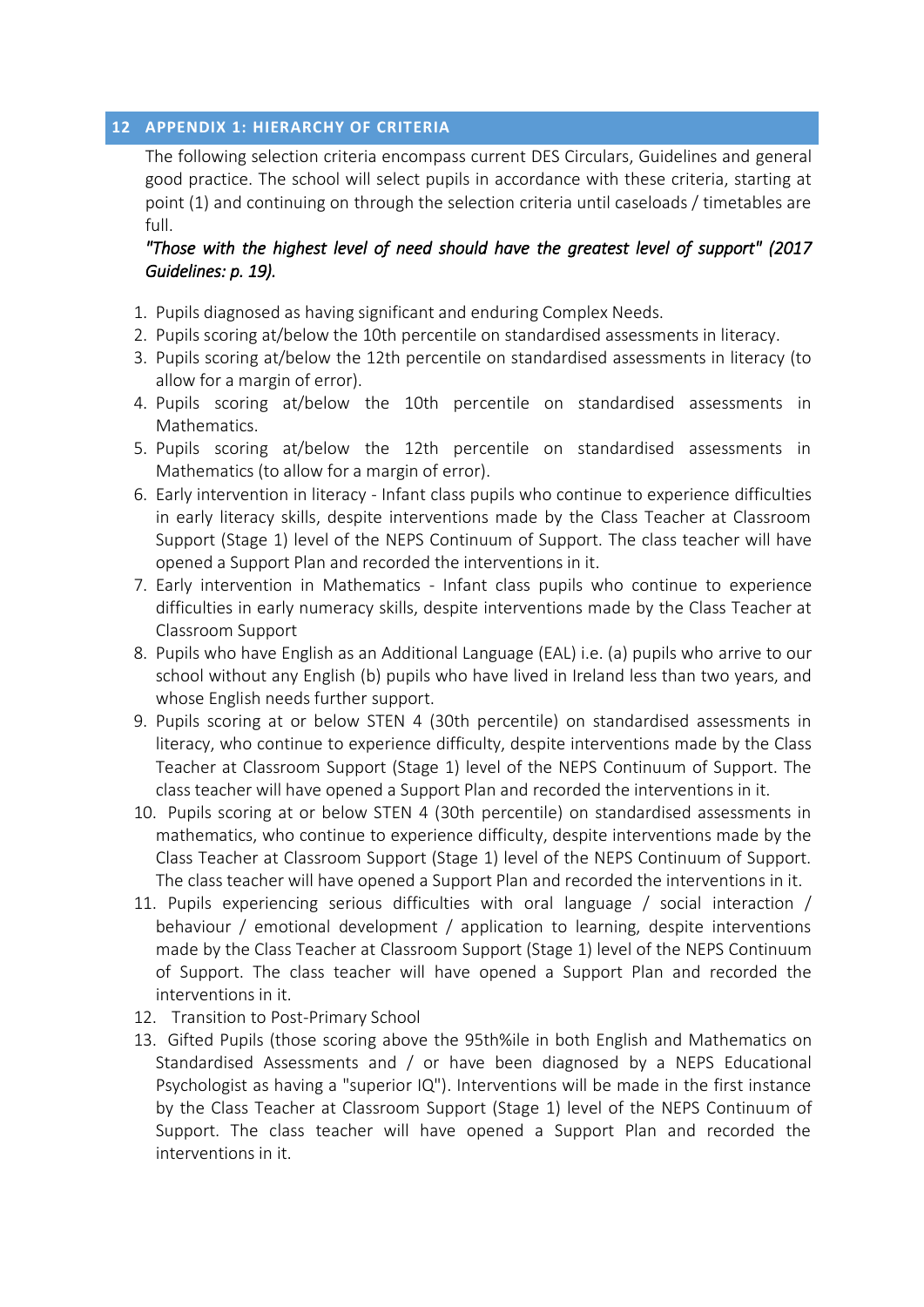## <span id="page-17-0"></span>**13 APPENDIX 2 -REFERENCES, CHECKLISTS AND GUIDELINES**

A comprehensive explanation of each stage can be found in the Continuum of Support – Guidelines for teachers

[https://www.education.ie/en/Schools-Colleges/Services/National-Educational-](https://www.education.ie/en/Schools-Colleges/Services/National-Educational-Psychological-Service-NEPS-/neps_special_needs_guidelines.pdf)[Psychological-Service-NEPS-/neps\\_special\\_needs\\_guidelines.pdf](https://www.education.ie/en/Schools-Colleges/Services/National-Educational-Psychological-Service-NEPS-/neps_special_needs_guidelines.pdf)

Department of Education and Skills (DES) guidelines for Primary Schools on how to support pupils with special educational needs in a mainstream school

[https://www.education.ie/en/The-Education-System/Special-Education/Guidelines-for-](https://www.education.ie/en/The-Education-System/Special-Education/Guidelines-for-Primary-Schools-Supporting-Pupils-with-Special-Educational-Needs-in-Mainstream-Schools.pdf)[Primary-Schools-Supporting-Pupils-with-Special-Educational-Needs-in-Mainstream-](https://www.education.ie/en/The-Education-System/Special-Education/Guidelines-for-Primary-Schools-Supporting-Pupils-with-Special-Educational-Needs-in-Mainstream-Schools.pdf)[Schools.pdf](https://www.education.ie/en/The-Education-System/Special-Education/Guidelines-for-Primary-Schools-Supporting-Pupils-with-Special-Educational-Needs-in-Mainstream-Schools.pdf)

Special Education Circular [0013/2017](https://www.education.ie/en/Circulars-and-Forms/Active-Circulars/cl0013_2017.pdf) provides full details on the revised Special Education Teaching Allocation

Student Support File

[https://www.education.ie/en/Schools-Colleges/Services/National-Educational-](https://www.education.ie/en/Schools-Colleges/Services/National-Educational-Psychological-Service-NEPS-/Student-Support-File-Guidelines.pdf)[Psychological-Service-NEPS-/Student-Support-File-Guidelines.pdf](https://www.education.ie/en/Schools-Colleges/Services/National-Educational-Psychological-Service-NEPS-/Student-Support-File-Guidelines.pdf) 

DES Special Education Needs A Continuum of Support Resource Pack for teachers DES [https://www.education.ie/en/Schools-Colleges/Services/National-Educational-](https://www.education.ie/en/Schools-Colleges/Services/National-Educational-Psychologica%20l-Service-NEPS-/neps_special_needs_resource_pack.pdf)[Psychologica l-Service-NEPS-/neps\\_special\\_needs\\_resource\\_pack.pdf](https://www.education.ie/en/Schools-Colleges/Services/National-Educational-Psychologica%20l-Service-NEPS-/neps_special_needs_resource_pack.pdf)

Behavioural Emotional and Social Difficulties: A Continuum of Support [https://www.education.ie/en/Schools-Colleges/Services/National-Educational-](https://www.education.ie/en/Schools-Colleges/Services/National-Educational-Psychologica%20l-Service-NEPS-/neps_besd_continuum_teacher_guide.pdf)[Psychologica l-Service-NEPS-/neps\\_besd\\_continuum\\_teacher\\_guide.pdf](https://www.education.ie/en/Schools-Colleges/Services/National-Educational-Psychologica%20l-Service-NEPS-/neps_besd_continuum_teacher_guide.pdf)

[Exceptionally](https://ncca.ie/media/1974/exceptionally_able_students_draft_guidelines_for_teachers.pdf) Able Students: Draft Guidelines for Teachers

# 13.1 THE NCCA GUIDELINES

- Guidelines for teachers of students with mild learning disabilities: primary
- Guidelines for teachers of students with moderate learning disabilities: primary
- Guidelines for teachers of students with severe and profound learning disabilities: primary

are available for each subject [here.](https://www.sess.ie/resources/curricular-material)